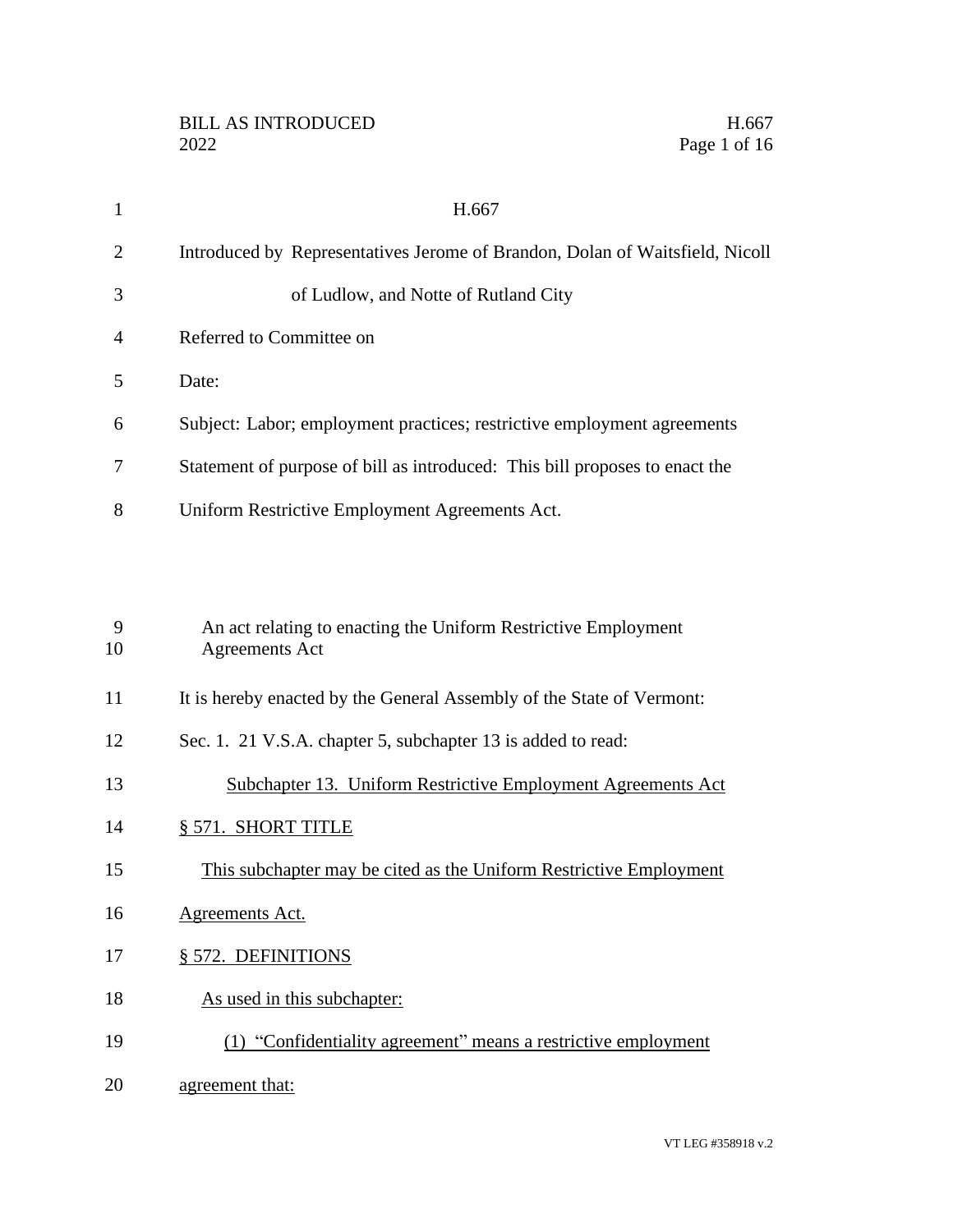| $\mathbf{1}$   | (A) prohibits the worker from using or disclosing information; and             |
|----------------|--------------------------------------------------------------------------------|
| $\overline{2}$ | (B) is not a condition of settlement or other resolution of a dispute.         |
| 3              | (2) "Electronic" means relating to technology having electrical, digital,      |
| $\overline{4}$ | magnetic, wireless, optical, electromagnetic, or similar capabilities.         |
| 5              | (3) "Employer" means a person that hires or contracts with a worker to         |
| 6              | work for the person.                                                           |
| 7              | (4) "No-business agreement" means a restrictive employment agreement           |
| 8              | that prohibits a worker from working for a client or customer of the employer. |
| 9              | (5) "Noncompete agreement" means a restrictive employment                      |
| 10             | agreement that prohibits a worker from working other than for the employer.    |
| 11             | The term "noncompete agreement" does not include a no-business agreement.      |
| 12             | (6) "Nonsolicitation agreement" means a restrictive employment                 |
| 13             | agreement that prohibits a worker from soliciting a client or customer of the  |
| 14             | employer.                                                                      |
| 15             | (7) "No-recruit agreement" means a restrictive employment agreement            |
| 16             | that prohibits a worker from hiring or recruiting another worker of the        |
| 17             | employer.                                                                      |
| 18             | (8) "Payment-for-competition agreement" means a restrictive                    |
| 19             | employment agreement that imposes an adverse financial consequence on a        |
| 20             | worker for working other than for the employer but does not expressly prohibit |
| 21             | the work.                                                                      |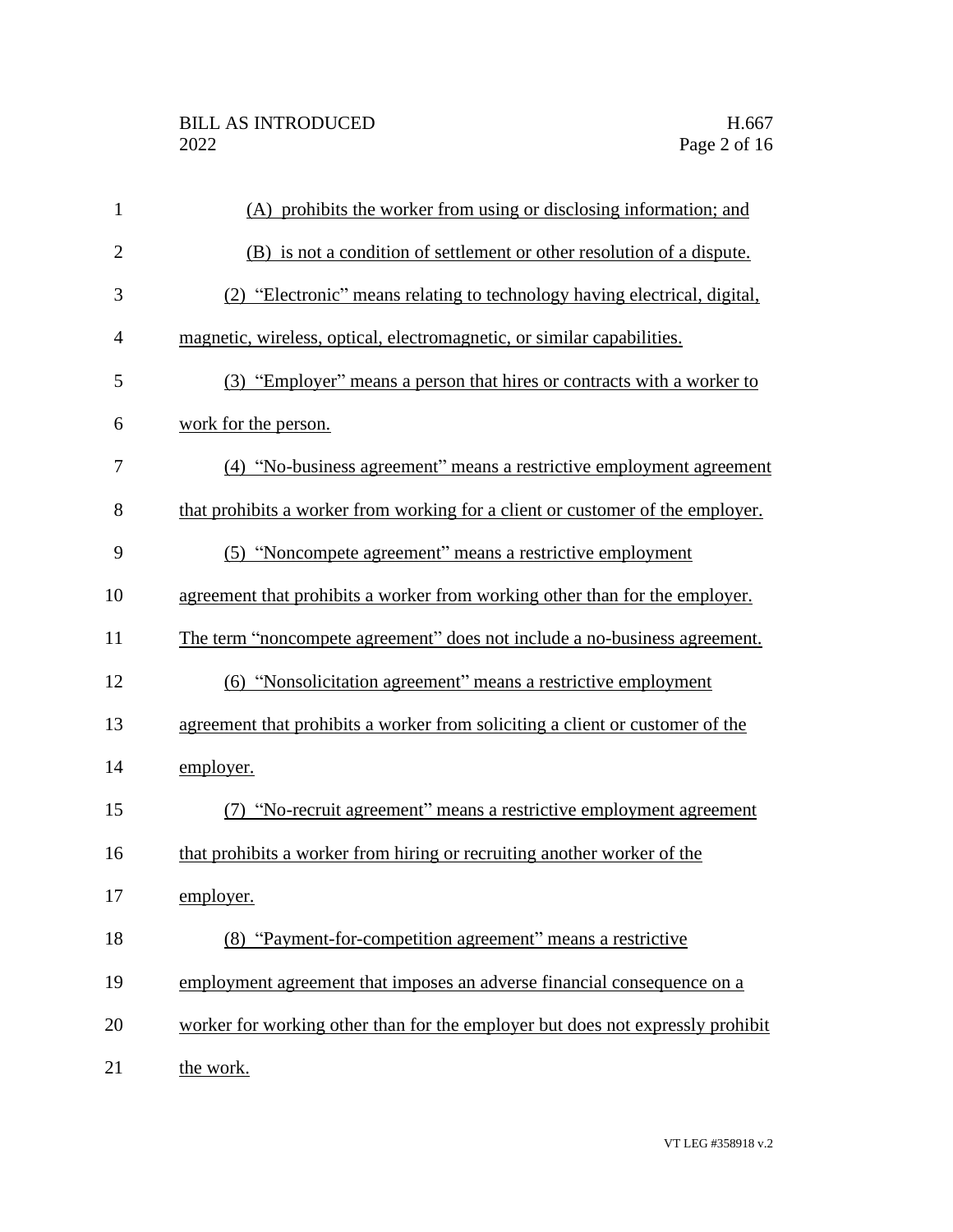## BILL AS INTRODUCED H.667<br>2022 Page 3 of 16

| $\mathbf{1}$   | (9) "Person" means an individual, estate, business or nonprofit entity, or        |
|----------------|-----------------------------------------------------------------------------------|
| $\overline{2}$ | other legal entity but does not include the State, a political subdivision of the |
| 3              | State, a public instrumentality of the State, or any other governmental entity.   |
| $\overline{4}$ | (10) "Record" means information:                                                  |
| 5              | (A) inscribed on a tangible medium; or                                            |
| 6              | (B) stored in an electronic or other medium and retrievable in                    |
| 7              | perceivable form.                                                                 |
| 8              | (11) "Restrictive employment agreement" means an agreement or part                |
| 9              | of another agreement between an employer and worker that prohibits, limits, or    |
| 10             | sets a condition on working other than for the employer after the work            |
| 11             | relationship ends or a sale of a business is consummated. The term "restrictive"  |
| 12             | employment agreement" includes a confidentiality agreement, no-business           |
| 13             | agreement, noncompete agreement, nonsolicitation agreement, no-recruit            |
| 14             | agreement, payment-for-competition agreement, and training-repayment              |
| 15             | agreement.                                                                        |
| 16             | (12) "Sale of a business" means a sale, merger, consolidation,                    |
| 17             | amalgamation, reorganization, or other transaction, however denominated, of:      |
| 18             | (A) all or part of a business or nonprofit entity or association, or all          |
| 19             | or part of its assets; or                                                         |
| 20             | (B) a substantial ownership interest in a business or nonprofit entity            |
| 21             | or association.                                                                   |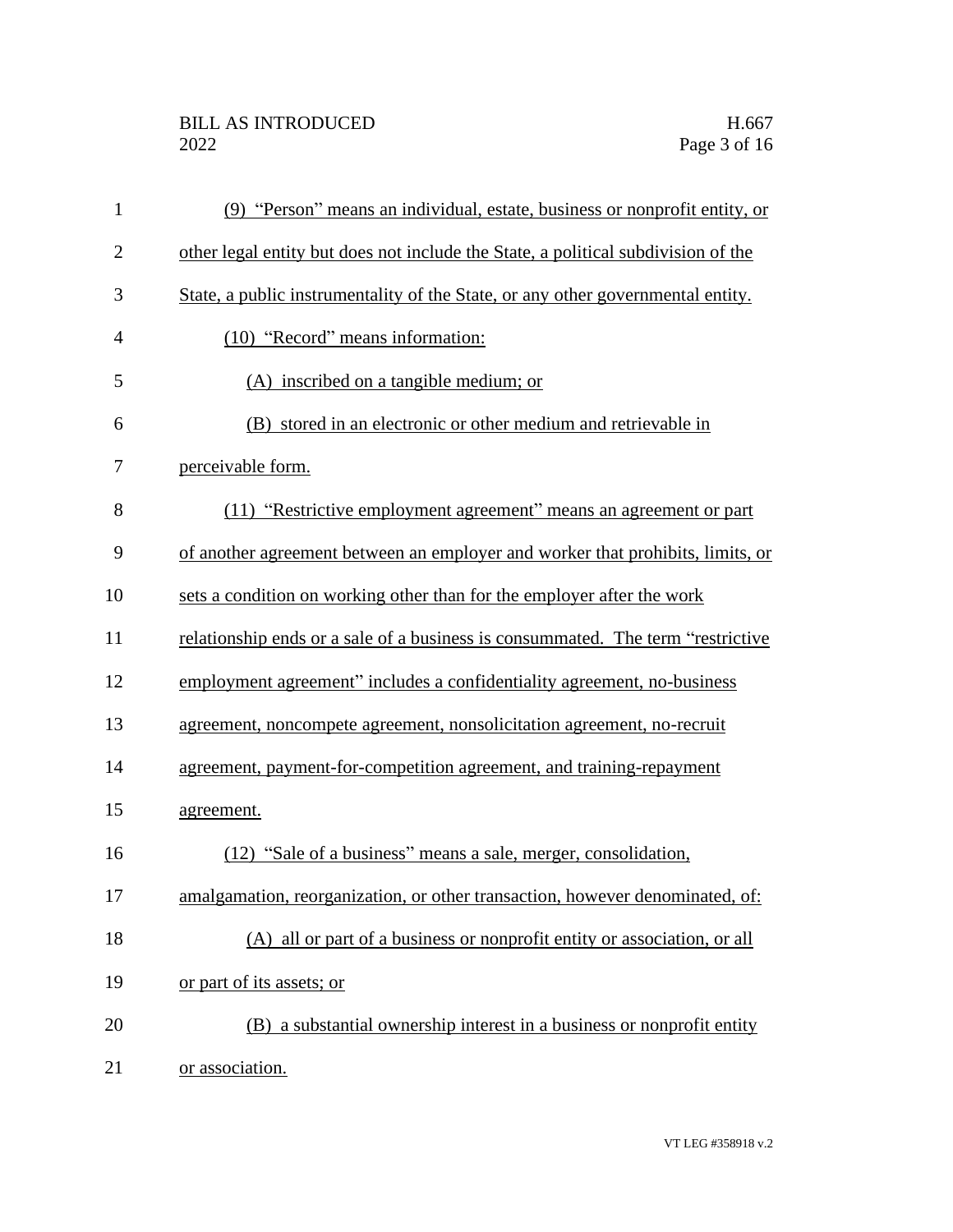| $\mathbf{1}$   | (13) "Sign" means to, with a present intent to authenticate or adopt a         |
|----------------|--------------------------------------------------------------------------------|
| $\overline{2}$ | record:                                                                        |
| 3              | (A) execute or adopt a tangible symbol; or                                     |
| 4              | (B) attach to or logically associate with the record an electronic             |
| 5              | symbol, sound, or process.                                                     |
| 6              | (14) "Signed agreement" means a restrictive employment agreement               |
| 7              | signed by the worker and employer.                                             |
| 8              | (15) "Special training" means instruction or other education a worker          |
| 9              | receives from a source other than the employer that:                           |
| 10             | (A) is designed to enhance the ability of the worker to perform the            |
| 11             | worker's work;                                                                 |
| 12             | (B) is not normally received by other workers; and                             |
| 13             | (C) requires a significant and identifiable expenditure by the                 |
| 14             | employer that is distinct from ordinary on-the-job training.                   |
| 15             | (16) "Stated rate of pay" means the compensation, calculated on an             |
| 16             | annualized basis, an employer agrees to pay a worker. The term "stated rate of |
| 17             | pay":                                                                          |
| 18             | (A) includes wages, salary, professional fees, other compensation for          |
| 19             | personal services, and the fair market value of all remuneration other than    |
| 20             | cash; and                                                                      |
| 21             | does not include:<br>(B)                                                       |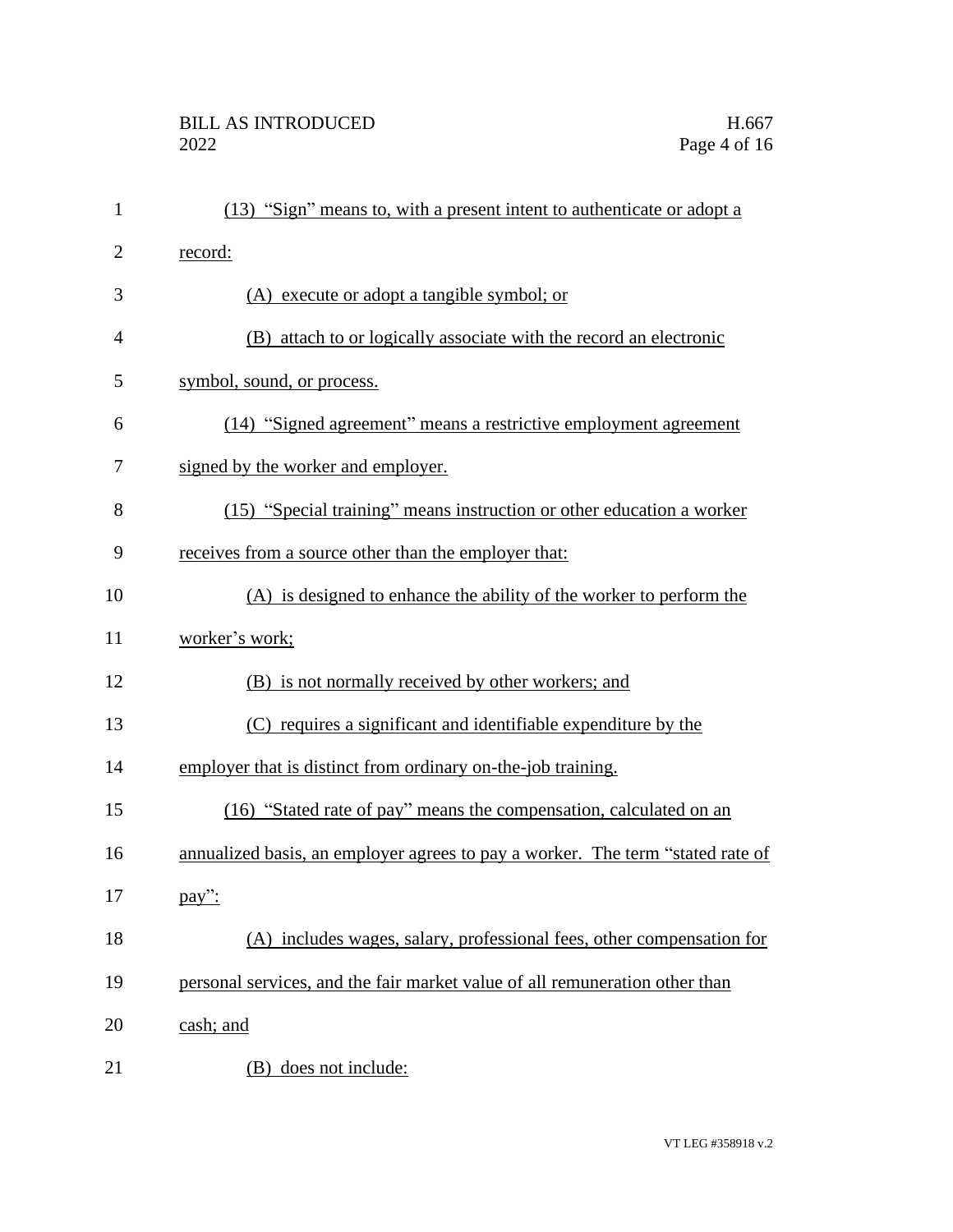| $\mathbf{1}$   | (i) health care benefits, severance pay, retirement benefits, or               |
|----------------|--------------------------------------------------------------------------------|
| $\overline{2}$ | expense reimbursement;                                                         |
| 3              | (ii) distribution of earnings and profit that is not compensation for          |
| $\overline{4}$ | personal service; or                                                           |
| 5              | (iii) anticipated but indeterminable compensation, including tips,             |
| 6              | bonuses, and commissions.                                                      |
| 7              | $(17)$ "Trade secret" has the same meaning as in 9 V.S.A. § 4601.              |
| 8              | (18) "Training-repayment agreement" means a restrictive employment             |
| 9              | agreement that requires a worker to repay the employer for training costs      |
| 10             | incurred by the employer.                                                      |
| 11             | (19) "Work" means providing services.                                          |
| 12             | (20) "Worker" means an individual who works for an employer. The               |
| 13             | term "worker":                                                                 |
| 14             | (A) includes an employee, independent contractor, extern, intern,              |
| 15             | volunteer, apprentice, sole proprietor who provides services to a client or    |
| 16             | customer, and an individual who provides services through a business or        |
| 17             | nonprofit entity or association; and                                           |
| 18             | (B) does not include an individual, even if the individual performs on         |
| 19             | incidental service for the employer, whose sole relationship with the employer |
| 20             | <u>is:</u>                                                                     |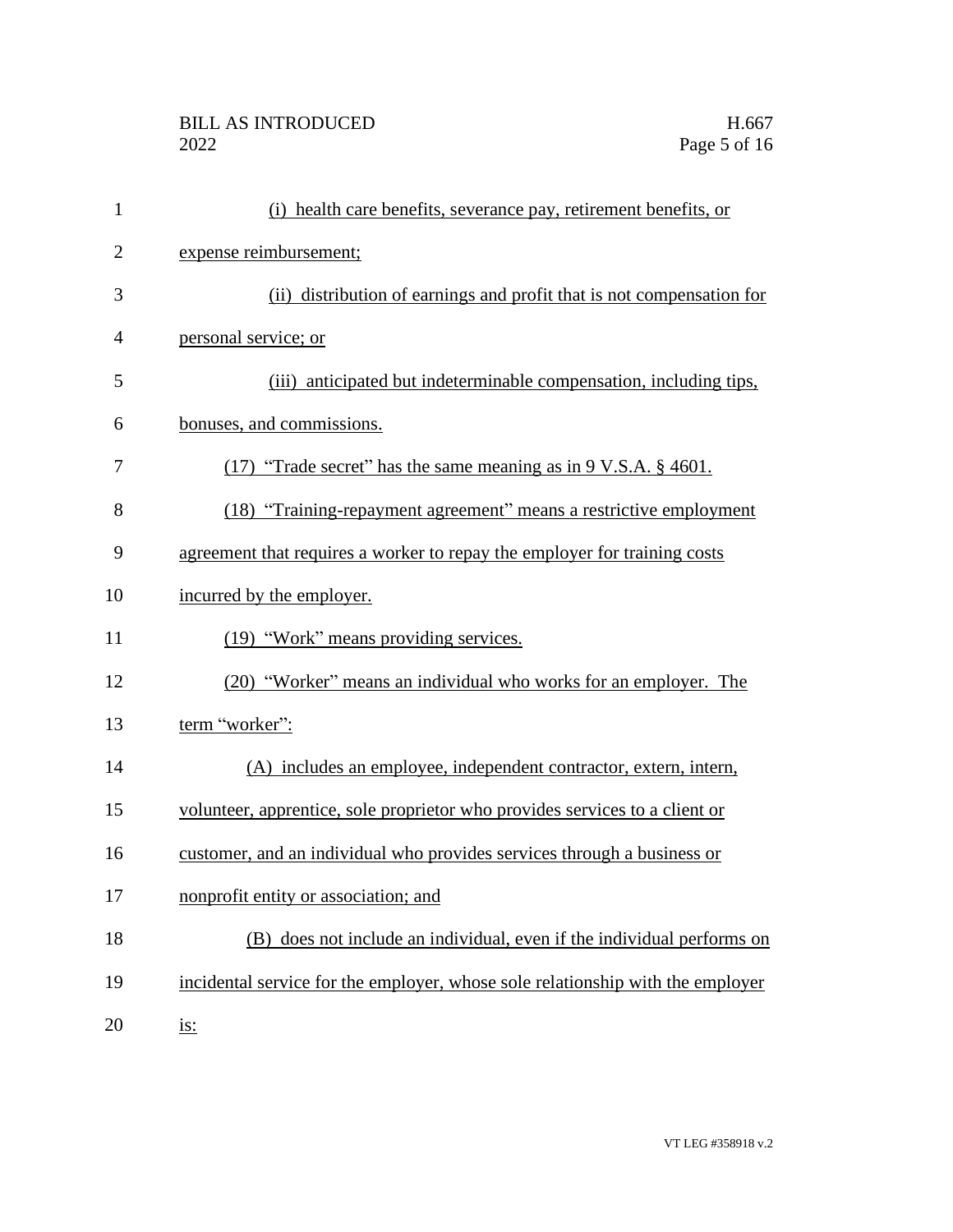| $\mathbf{1}$   | (i) as a member of a board of directors or other governing or                      |
|----------------|------------------------------------------------------------------------------------|
| $\overline{2}$ | advisory board;                                                                    |
| 3              | (ii) an individual under whose authority the powers of a business                  |
| 4              | or nonprofit entity or association are exercised;                                  |
| 5              | (iii) an investor; or                                                              |
| 6              | (iv) a vendor of goods.                                                            |
| 7              | § 573. SCOPE                                                                       |
| 8              | (a) This subchapter applies to restrictive employment agreements. If a             |
| 9              | restrictive employment agreement is part of another agreement, this subchapter     |
| 10             | does not affect the other parts of the other agreement.                            |
| 11             | (b) This subchapter supersedes common law only to the extent that it               |
| 12             | applies to a restrictive employment agreement but otherwise does not affect        |
| 13             | principles of law and equity consistent with this subchapter.                      |
| 14             | (c) This subchapter does not affect the requirements of section 495h of this       |
| 15             | title.                                                                             |
| 16             | (d) This subchapter does not affect an agreement to take an action solely to       |
| 17             | transfer, perfect, or enforce a patent, copyright, trade secret, or similar right. |
| 18             | (e) This subchapter does not affect a noncompetition obligation arising            |
| 19             | solely as a result of an existing ownership interest in a business entity.         |
| 20             | (f) This subchapter does not affect an agreement that requires a worker to         |
| 21             | forfeit compensation after a work relationship ends, including leave or            |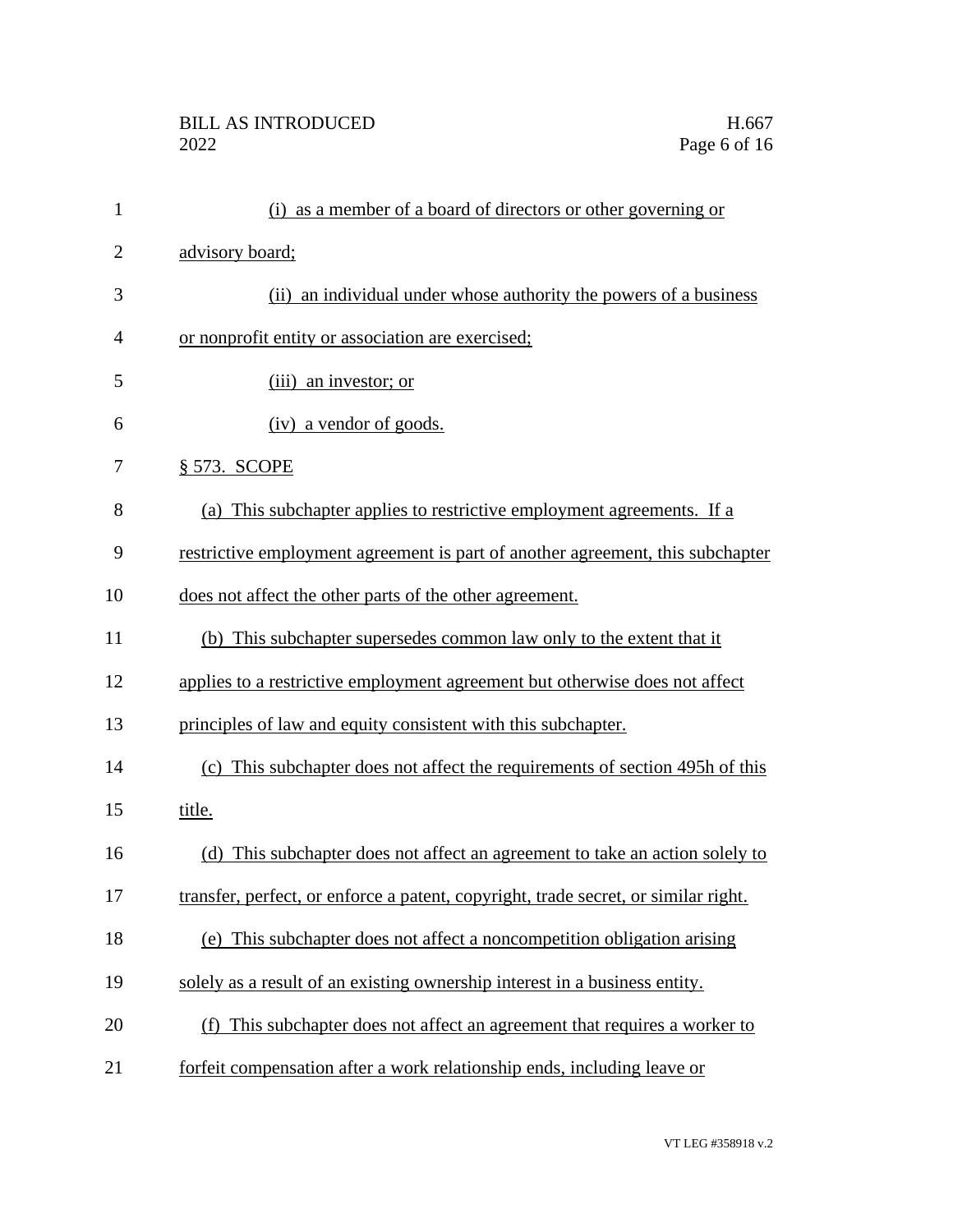| $\mathbf{1}$   | retirement benefits, the right to which accrued before the work relationship    |
|----------------|---------------------------------------------------------------------------------|
| $\overline{2}$ | ended.                                                                          |
| 3              | § 574. NOTICE REQUIREMENTS                                                      |
| $\overline{4}$ | (a) Except as otherwise provided in subsection (e) of this section, a           |
| 5              | restrictive employment agreement shall be prohibited and unenforceable          |
| 6              | unless:                                                                         |
| 7              | (1) the employer provides a copy of the proposed agreement in a record          |
| 8              | <u>to:</u>                                                                      |
| 9              | (A) subject to the provisions of subsection (b) of this section, a              |
| 10             | prospective worker at least 14 days before the prospective worker accepts work  |
| 11             | or commences work, whichever is earlier;                                        |
| 12             | (B) a current worker who receives a material increase in                        |
| 13             | compensation at least 14 days before the increase or before the worker accepts  |
| 14             | a change in job status or responsibilities, whichever is earlier; or            |
| 15             | (C) a departing worker who is given consideration in addition to                |
| 16             | anything of value to which the worker already is entitled, at least 14 days     |
| 17             | before the agreement is required to be signed;                                  |
| 18             | (2) with the copy of the proposed agreement provided under subdivision          |
| 19             | (1) of this subsection, the employer provides the worker in a record the        |
| 20             | separate notice, in the preferred language of the worker if available, provided |
| 21             | by the Department of Labor pursuant to subsection (d) of this section;          |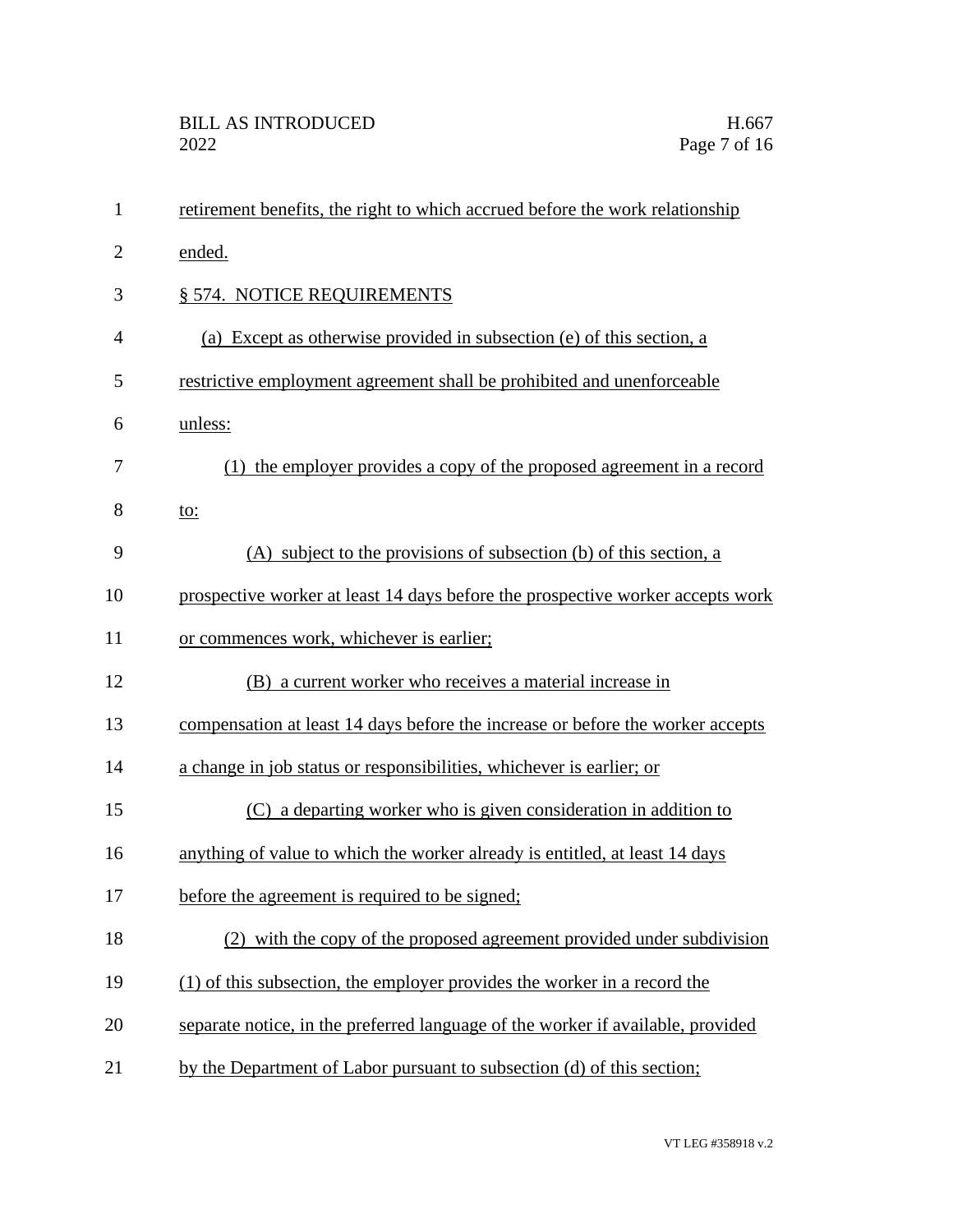| $\mathbf{1}$     | (3) the proposed agreement and the signed agreement clearly specify the          |
|------------------|----------------------------------------------------------------------------------|
| $\overline{2}$   | information, type of work activity, or extent of competition that the agreement  |
| 3                | prohibits, limits, or sets conditions on after the work relationship ends;       |
| $\overline{4}$   | (4) the agreement is in a record separately signed by the worker and             |
| 5                | employer and the employer promptly provides the worker with a copy of the        |
| 6                | signed agreement; and                                                            |
| $\boldsymbol{7}$ | (5) subject to the provisions of subsection (c) of this section, the             |
| 8                | employer provides an additional copy of the agreement to the worker not later    |
| 9                | than 14 days after the worker, in a record, requests a copy, unless the employer |
| 10               | reasonably and in good faith is unable to provide the copy not later than        |
| 11               | 14 days after the request and the worker is not prejudiced by the delay.         |
| 12               | (b) A worker may waive the 14-day requirement of subdivision $(a)(1)(A)$         |
| 13               | of this section if the worker receives the signed agreement before beginning     |
| 14               | work. If the worker waives the requirement, the worker may rescind the entire    |
| 15               | work agreement not later than 14 days after the worker receives the agreement.   |
| 16               | (c) An employer is not required under subdivision (a)(5) of this section to      |
| 17               | provide an additional copy of the agreement more than once during a calendar     |
| 18               | year.                                                                            |
| 19               | $(d)(1)$ The Commissioner of Labor shall create a notice of the provisions of    |
| 20               | this subchapter that an employer shall provide to a worker pursuant to           |
| 21               | subdivision $(a)(2)$ of this section.                                            |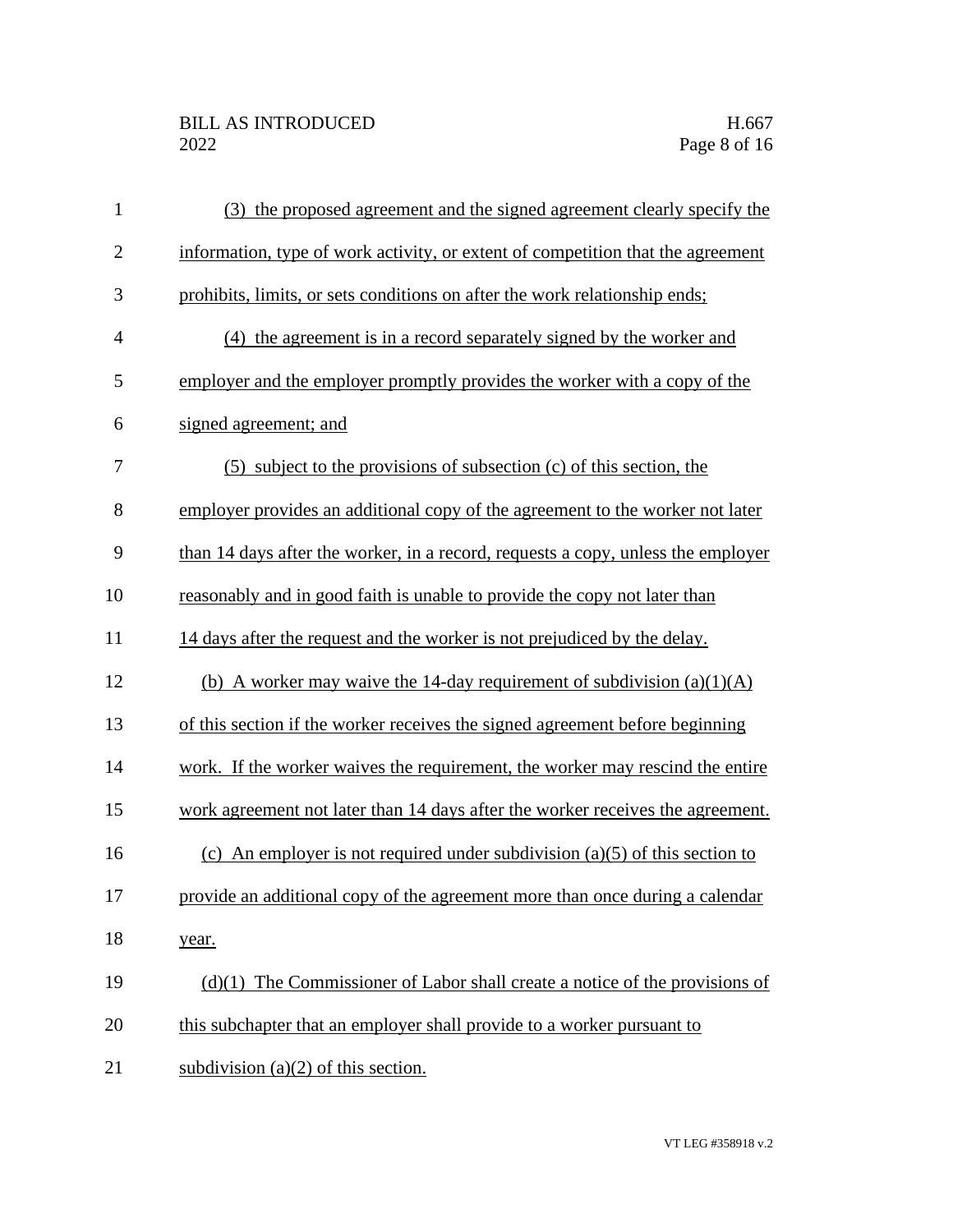| $\mathbf{1}$   | (2) The notice shall inform workers, in language that an average reader            |
|----------------|------------------------------------------------------------------------------------|
| $\overline{2}$ | can understand, of the requirements of this subchapter, including the              |
| 3              | requirements of subsection (a) of this section and sections 575 through 584 of     |
| 4              | this subchapter, and shall state that this subchapter establishes penalties for an |
| 5              | employer that enters into a prohibited agreement.                                  |
| 6              | (3) The Commissioner shall make the notice available to employers and              |
| 7              | employees on a publicly accessible website and in any other manner the             |
| 8              | Commissioner determines to be appropriate.                                         |
| 9              | (4) The Commissioner may, in the Commissioner's discretion:                        |
| 10             | (A) produce separate notices for one or more types of restrictive                  |
| 11             | employment agreements; and                                                         |
| 12             | (B) translate the notices into languages other than English that are               |
| 13             | used by a substantial portion of the State's labor force.                          |
| 14             | (e) This section shall not apply to a restrictive employment agreement in          |
| 15             | connection with the sale of a business of which the worker is a substantial        |
| 16             | owner and consents to the sale.                                                    |
| 17             | § 575. LOW WAGE WORKERS                                                            |
| 18             | A restrictive employment agreement, other than a confidentiality agreement         |
| 19             | or training-repayment agreement, shall be:                                         |
| 20             | (1) prohibited and unenforceable if, when the worker signs the                     |
| 21             | agreement, the worker has a stated rate of pay that is less than one and one-half  |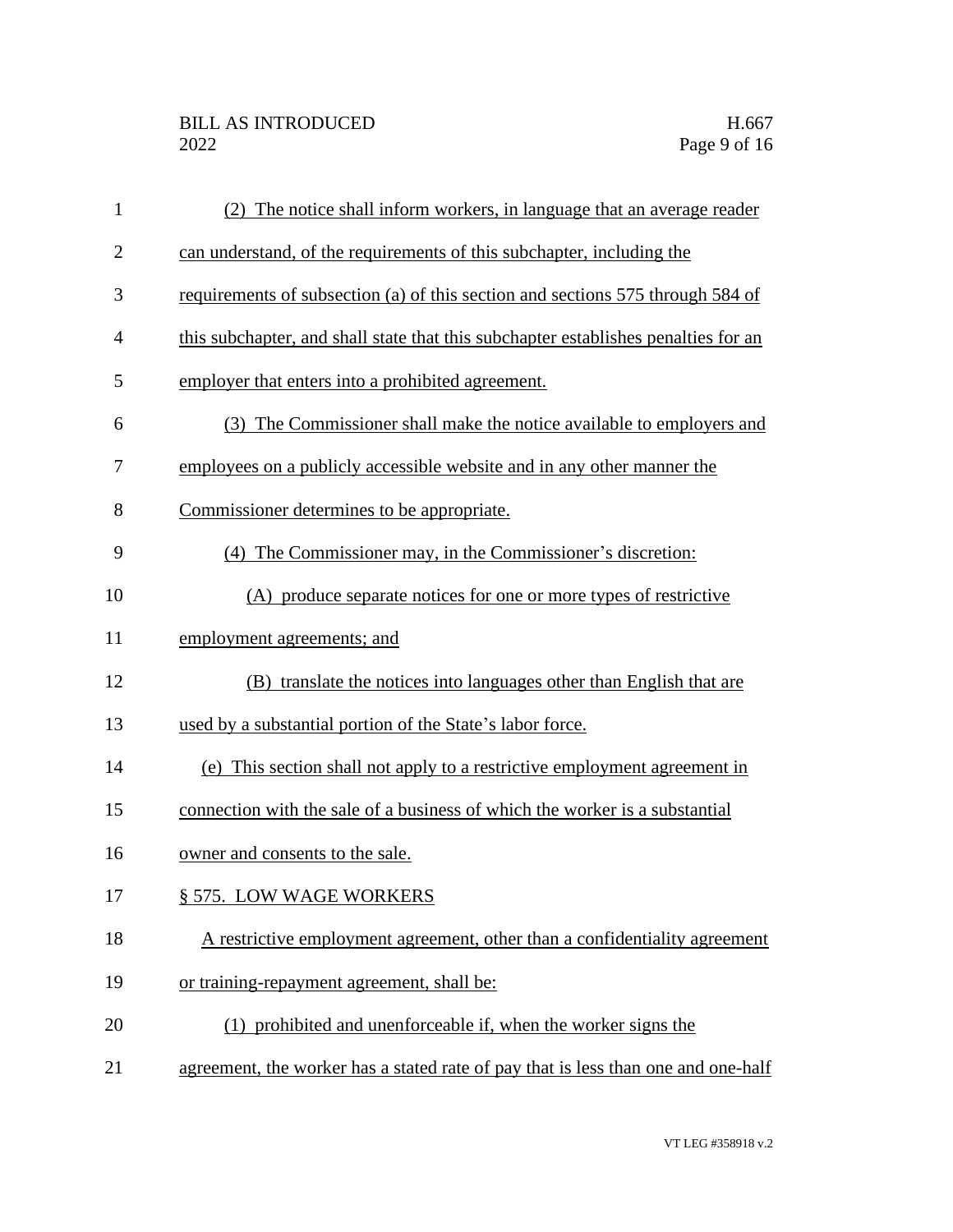| $\mathbf{1}$   | times the most recent annual average wage for Vermont as determined by the         |
|----------------|------------------------------------------------------------------------------------|
| $\overline{2}$ | Vermont Department of Labor; and                                                   |
| 3              | (2) unenforceable if, at any time during the work relationship, the                |
| 4              | worker's compensation from the employer, calculated on an annualized basis,        |
| 5              | is less than one and one-half times the annual average wage for Vermont as         |
| 6              | determined by the Vermont Department of Labor.                                     |
| 7              | § 576. EFFECT OF TERMINATION OF WORK                                               |
| 8              | A restrictive employment agreement, other than a confidentiality agreement         |
| 9              | or training-repayment agreement, shall be unenforceable if:                        |
| 10             | (1) the worker resigns for good cause attributable to the employer; or             |
| 11             | (2) the employer terminates the worker for a reason other than gross               |
| 12             | misconduct as defined pursuant to subdivision $1344(a)(2)(B)$ of this title or the |
| 13             | completion of the agreed work or the term of the contract or employment            |
| 14             | agreement.                                                                         |
| 15             | § 577. REASONABLENESS REQUIREMENT                                                  |
| 16             | A restrictive employment agreement shall be prohibited and unenforceable           |
| 17             | unless it is reasonable.                                                           |
| 18             | § 578. NONCOMPETE AGREEMENT                                                        |
| 19             | A noncompete agreement shall be prohibited and unenforceable unless:               |
| 20             | (1) the agreement protects any of the following legitimate business                |
| 21             | interests:                                                                         |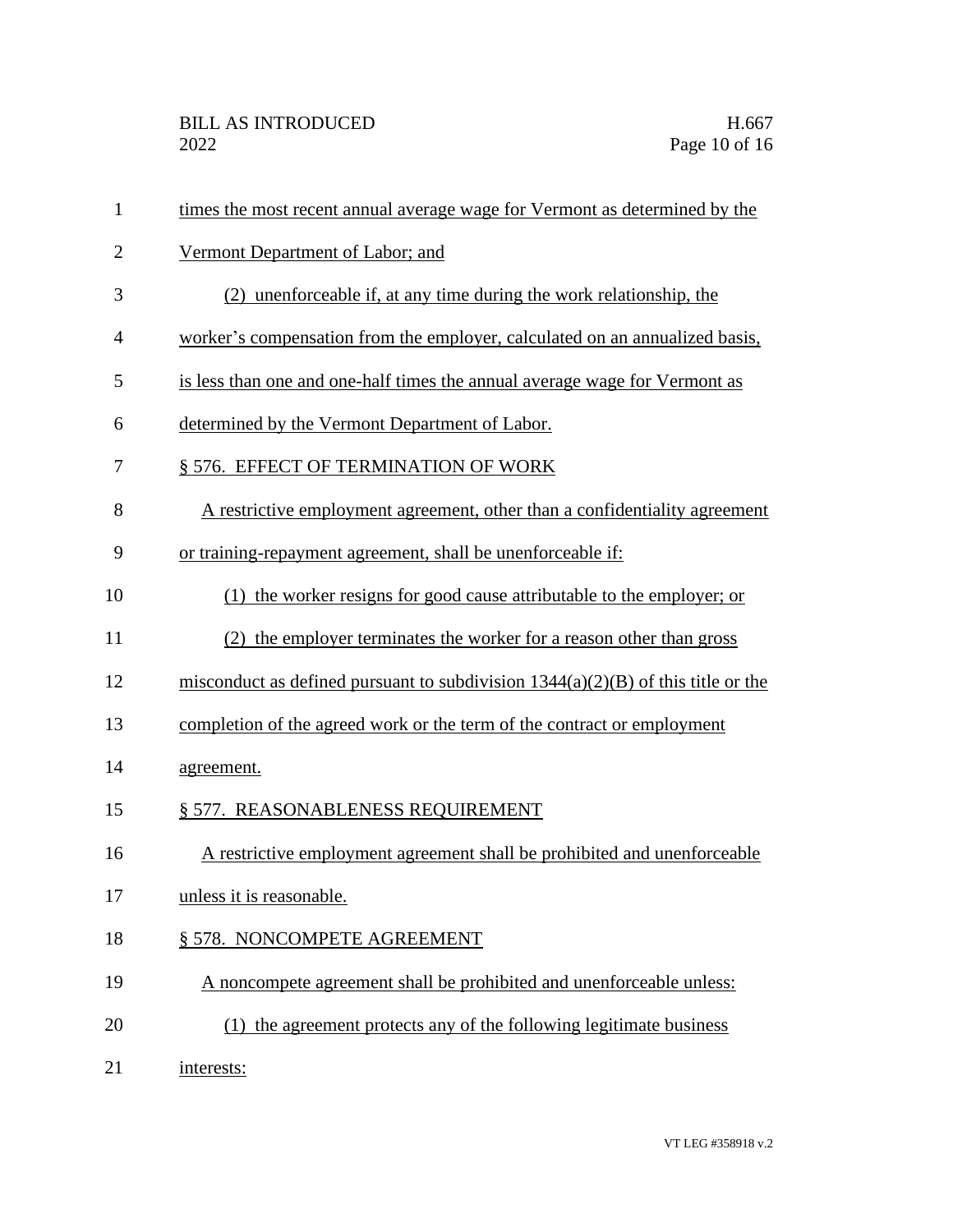## BILL AS INTRODUCED H.667<br>2022 Page 11 of 16

| $\mathbf{1}$   | (A) the sale of a business of which the worker is a substantial owner              |
|----------------|------------------------------------------------------------------------------------|
| $\overline{c}$ | and consents to the sale;                                                          |
| 3              | (B) the creation of a business in which the worker is a substantial                |
| 4              | owner;                                                                             |
| 5              | (C) a trade secret; or                                                             |
| 6              | an ongoing client or customer relationship of the employer;<br>(D)                 |
| 7              | (2) when the worker signs the agreement and through the time of                    |
| 8              | enforcement, the agreement is narrowly tailored in duration, geographical area,    |
| 9              | and scope of actual competition to protect an interest listed in subdivision (1)   |
| 10             | of this section, and the interest cannot be protected adequately by another        |
| 11             | restrictive employment agreement; and                                              |
| 12             | (3) the prohibition on competition lasts not longer than:                          |
| 13             | (A) five years after the work relationship ends when protecting an                 |
| 14             | interest under subdivision $(1)(A)$ or $(B)$ ; or                                  |
| 15             | (B) one year after the work relationship ends when protecting an                   |
| 16             | interest under subdivision $(1)(C)$ or $(D)$ but not an interest under subdivision |
| 17             | $(1)(A)$ or $(1)(B)$ .                                                             |
| 18             | § 579. CONFIDENTIALITY AGREEMENT                                                   |
| 19             | A confidentiality agreement is prohibited and unenforceable unless the             |
| 20             | worker may use and disclose information that:                                      |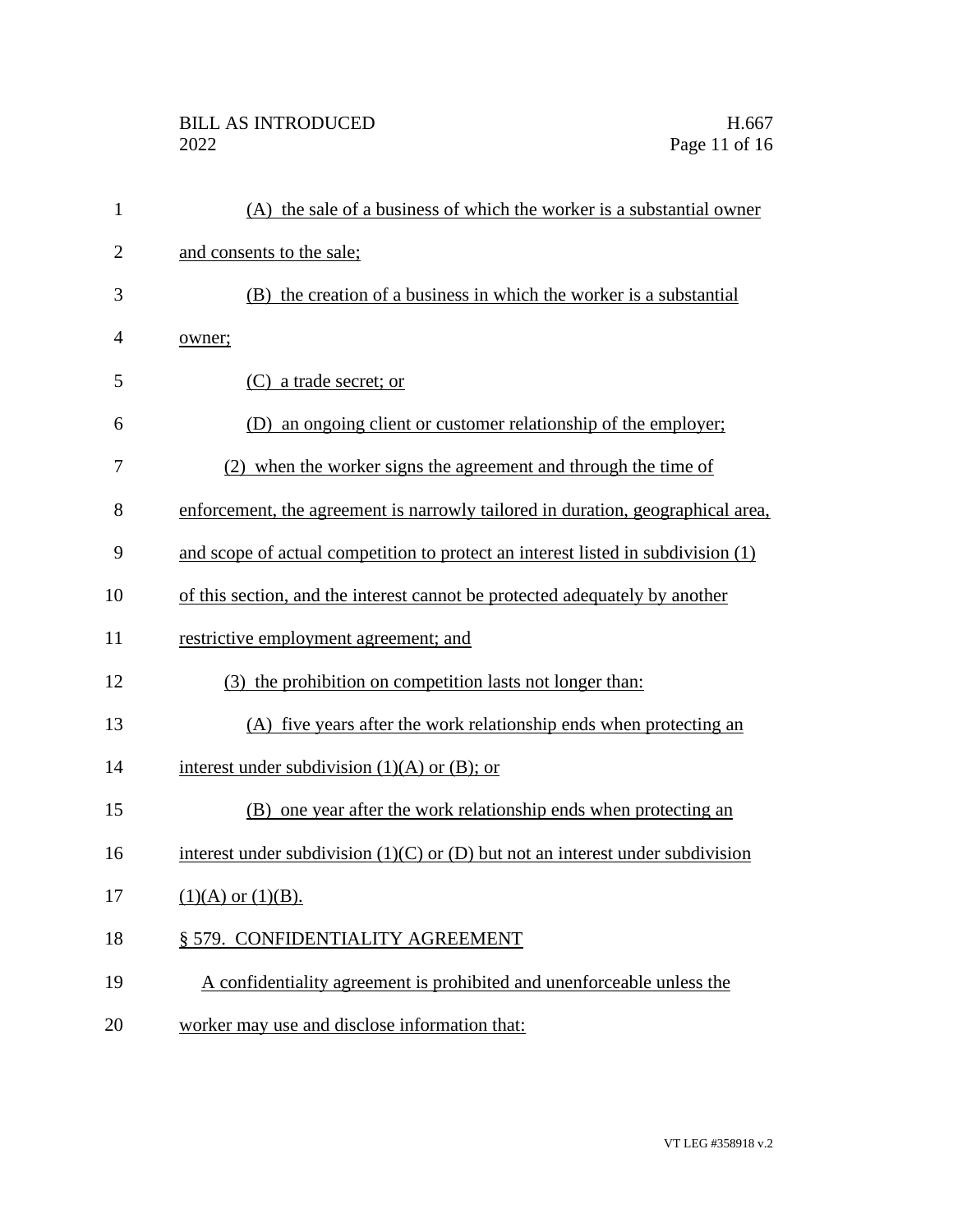| $\mathbf{1}$   | (1) arises from the worker's general training, knowledge, skill, or        |
|----------------|----------------------------------------------------------------------------|
| $\overline{2}$ | experience, whether gained on the job or otherwise;                        |
| 3              | (2) is readily ascertainable to the relevant public; or                    |
| 4              | (3) is irrelevant to the employer's business.                              |
| 5              | § 580. NO-BUSINESS AGREEMENT                                               |
| 6              | A no-business agreement is prohibited and unenforceable unless the         |
| 7              | agreement:                                                                 |
| 8              | (1) applies only to a prospective and ongoing client or customer of the    |
| 9              | employer with which the worker had worked personally; and                  |
| 10             | (2) lasts not longer than six months after the work relationship between   |
| 11             | the employer and worker ends.                                              |
| 12             | § 581. NONSOLICITATION AGREEMENT                                           |
| 13             | A nonsolicitation agreement is prohibited and unenforceable unless the     |
| 14             | agreement:                                                                 |
| 15             | (1) applies only to a prospective or ongoing client or customer of the     |
| 16             | employer with which the worker had worked personally; and                  |
| 17             | (2) lasts not longer than one year after the work relationship between the |
| 18             | employer and worker ends.                                                  |
| 19             | § 582. NO-RECRUIT AGREEMENT                                                |
| 20             | A no-recruit agreement is prohibited and unenforceable unless the          |
| 21             | agreement prohibits hiring or recruiting only:                             |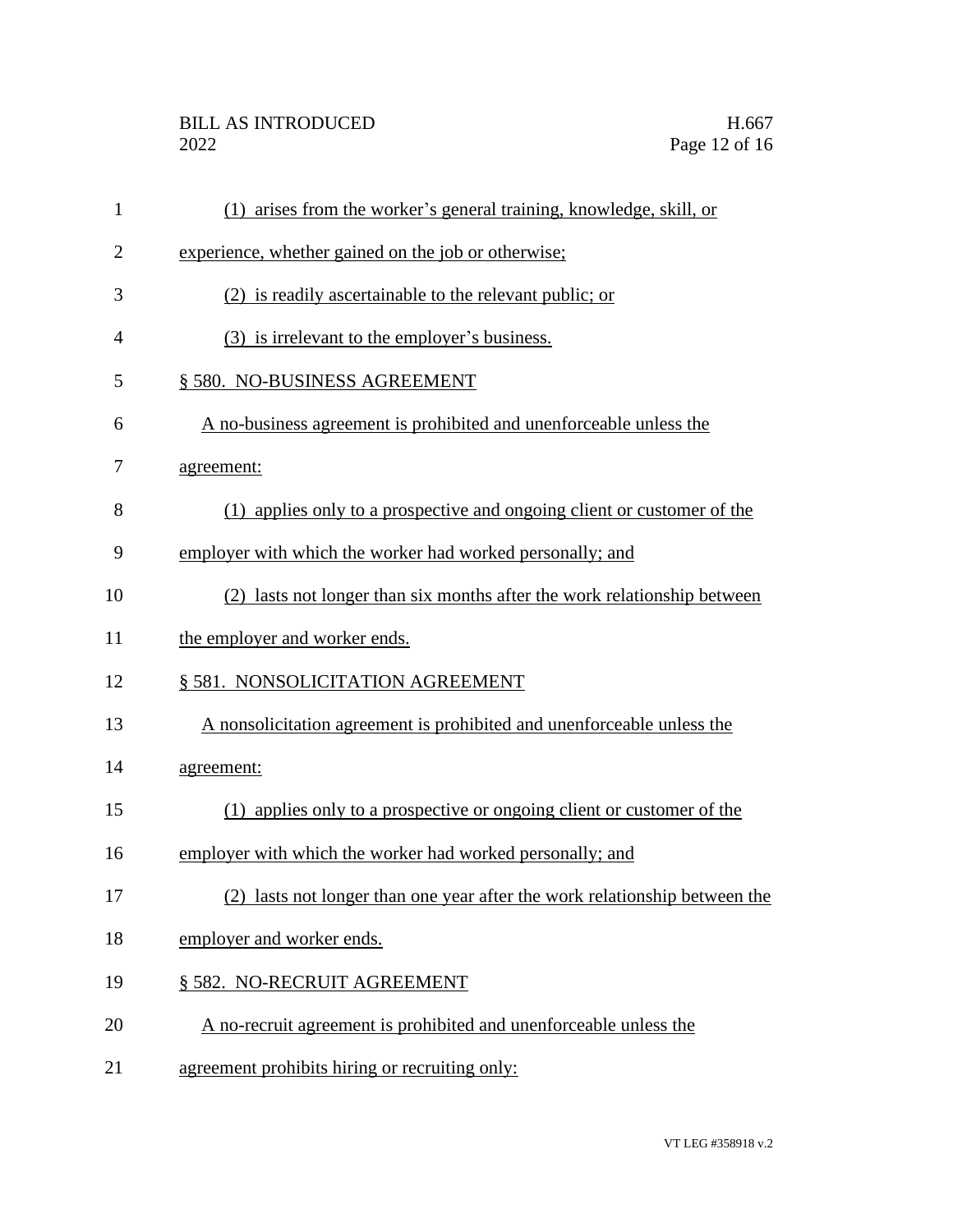| $\mathbf{1}$   | (1) another worker currently working for the employer with whom the        |
|----------------|----------------------------------------------------------------------------|
| $\overline{2}$ | worker had worked personally; and                                          |
| 3              | (2) lasts not longer than six months after the work relationship between   |
| 4              | the employer and worker ends.                                              |
| 5              | § 583. PAYMENT-FOR-COMPETITION AGREEMENT                                   |
| 6              | A payment-for-competition agreement is prohibited and unenforceable        |
| 7              | unless the agreement:                                                      |
| 8              | (1) imposes a financial consequence that is not greater than the actual    |
| 9              | competitive harm to the employer; and                                      |
| 10             | (2) lasts not longer than one year after the work relationship between the |
| 11             | employer and worker ends.                                                  |
| 12             | § 584. TRAINING REPAYMENT AGREEMENT                                        |
| 13             | A training repayment agreement is prohibited and unenforceable unless the  |
| 14             | agreement:                                                                 |
| 15             | (1) requires repayment only of the cost of special training;               |
| 16             | (2) lasts not longer than two years after special training is completed;   |
| 17             | and                                                                        |
| 18             | (3) prorates the repayment for work done during the post-training          |
| 19             | period.                                                                    |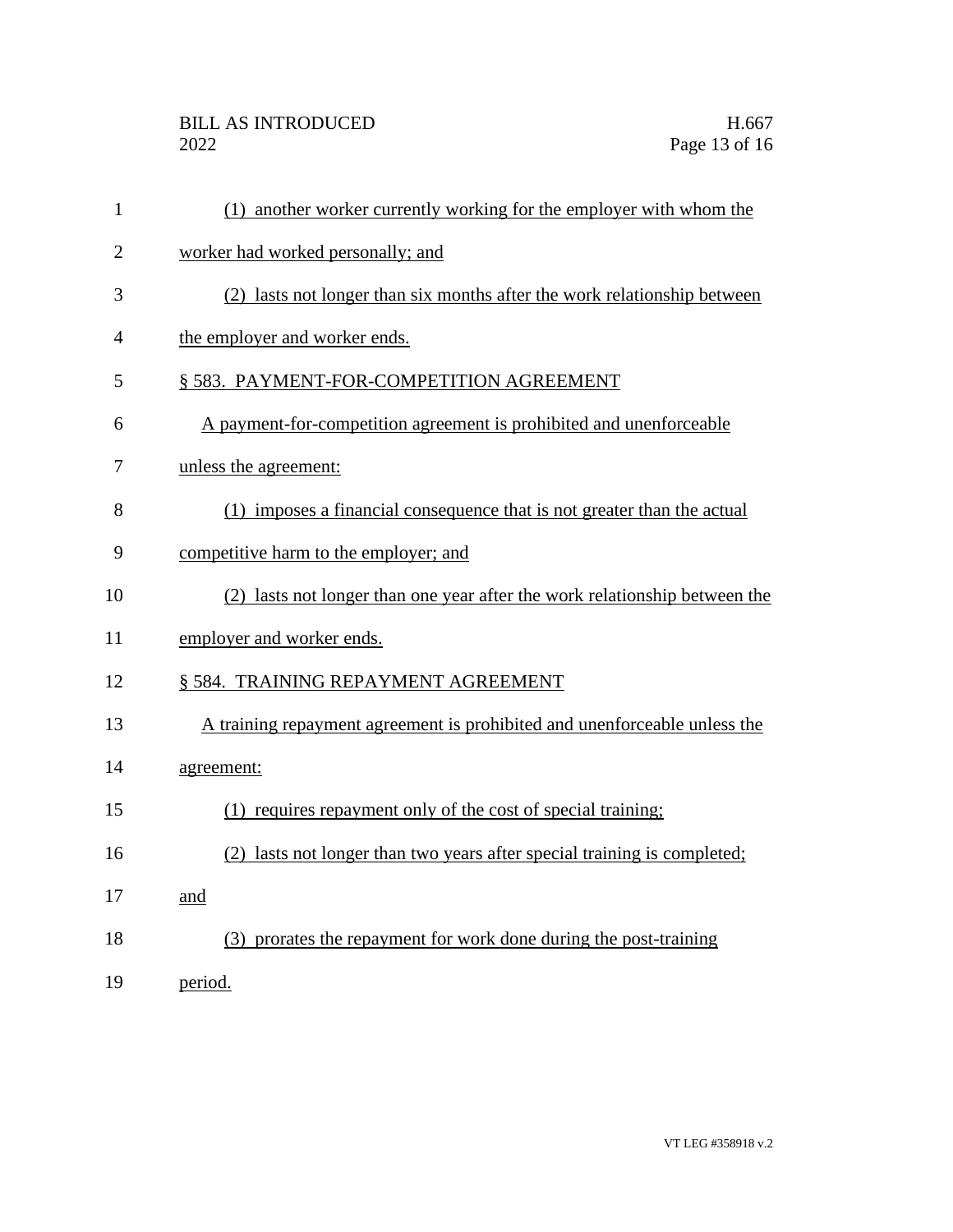| $\mathbf{1}$   | § 585. NONWAIVABILITY                                                               |
|----------------|-------------------------------------------------------------------------------------|
| $\overline{2}$ | Except as provided in subsection 574(b) of this subchapter or in the context        |
| 3              | of resolving an issue in litigation or other dispute resolution, a party to a       |
| $\overline{4}$ | restrictive employment agreement may not waive a requirement of this                |
| 5              | subchapter or stipulate to a fact to avoid a requirement of this subchapter.        |
| 6              | § 586. ENFORCEMENT AND REMEDY                                                       |
| 7              | (a) A court shall not modify a restrictive employment agreement to make it          |
| 8              | enforceable.                                                                        |
| 9              | (b) An employer seeking to enforce a restrictive employment agreement               |
| 10             | shall have the burden of proving that the agreement is in compliance with the       |
| 11             | provisions of this subchapter.                                                      |
| 12             | (c) The Attorney General or a State's Attorney may enforce the provisions           |
| 13             | of this subchapter by restraining prohibited acts, seeking civil penalties,         |
| 14             | obtaining assurances of discontinuance, and conducting civil investigations in      |
| 15             | accordance with the procedures established in 9 V.S.A. §§ 2458–2461 as              |
| 16             | though a violation of this subchapter were an unfair act in commerce. Any           |
| 17             | employer complained against shall have the same rights and remedies as              |
| 18             | specified in those sections. The Superior Court is authorized to impose the         |
| 19             | same civil penalties and investigation costs and to order other relief to the State |
| 20             | of Vermont or an aggrieved employee for violations of this subchapter as they       |
| 21             | are authorized to impose or order under the provisions of 9 V.S.A. §§ 2458          |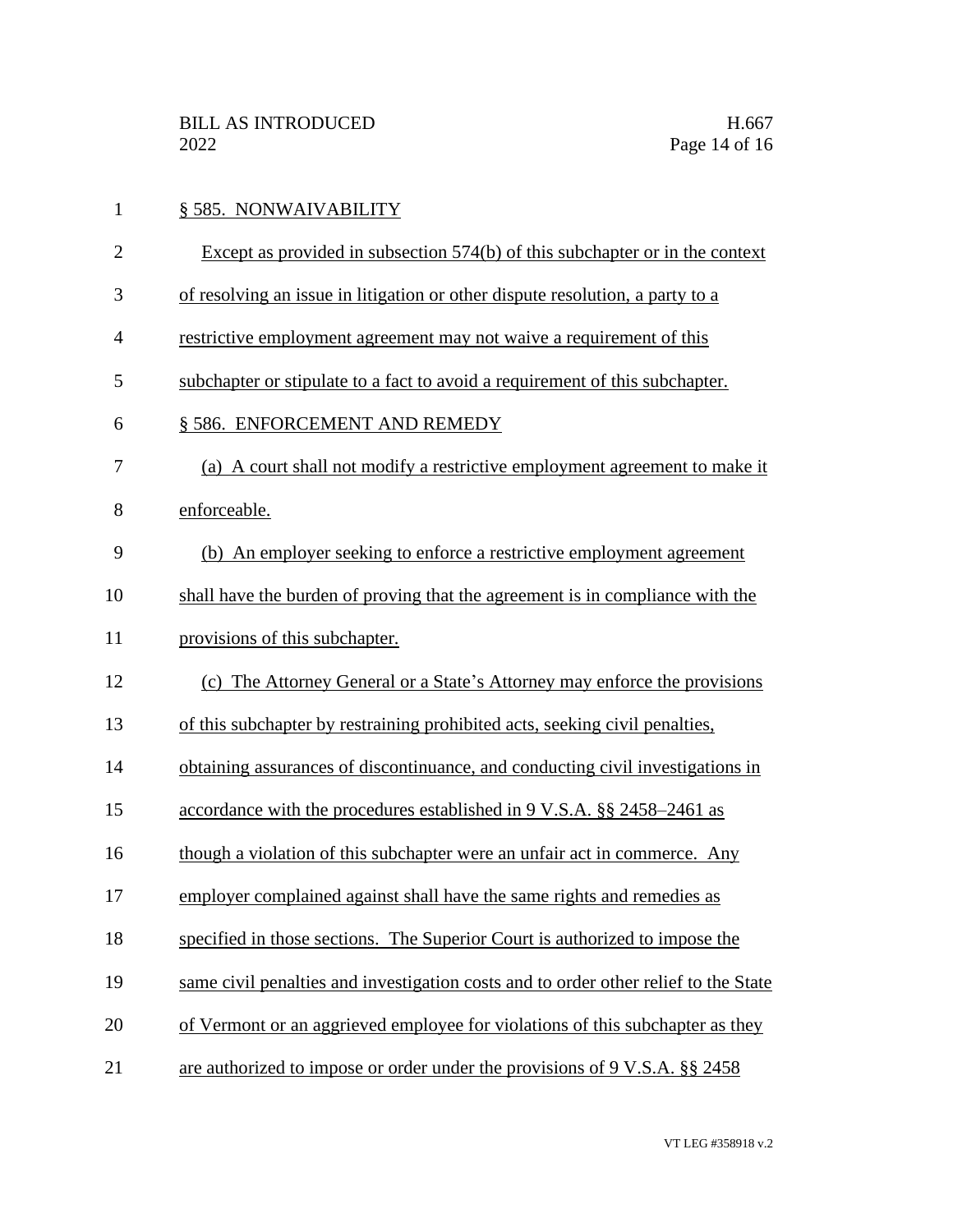| $\mathbf{1}$   | and 2461 in an unfair act in commerce. In addition, the Superior Court may        |
|----------------|-----------------------------------------------------------------------------------|
| $\overline{2}$ | order restitution of wages or other benefits on behalf of an employee and may     |
| 3              | order reinstatement and other appropriate relief on behalf of an employee.        |
| $\overline{4}$ | (d) Any worker who is a party to a restrictive employment agreement, or a         |
| 5              | subsequent employer that has hired or is considering hiring the worker, and is    |
| 6              | aggrieved by a violation of the provisions of this subchapter may bring an        |
| 7              | action in Superior Court seeking compensatory and punitive damages or             |
| 8              | equitable relief, including restraint of prohibited acts, restitution of wages or |
| 9              | other benefits, reinstatement, costs, reasonable attorney's fees, and other       |
| 10             | appropriate relief.                                                               |
| 11             | § 587. CHOICE OF LAW AND VENUE                                                    |
| 12             | (a) A choice of law provision that applies to a restrictive employment            |
| 13             | agreement is prohibited and unenforceable unless it requires that a dispute       |
| 14             | arising under the agreement be governed by the law of the jurisdiction where      |
| 15             | the worker primarily works for the employer or, if the work relationship has      |
| 16             | ended, the jurisdiction where the worker primarily worked when the                |
| 17             | relationship ended.                                                               |
|                |                                                                                   |
| 18             | (b) A choice of venue provision that applies to a restrictive employment          |
| 19             | agreement is prohibited and unenforceable unless it requires that a dispute       |